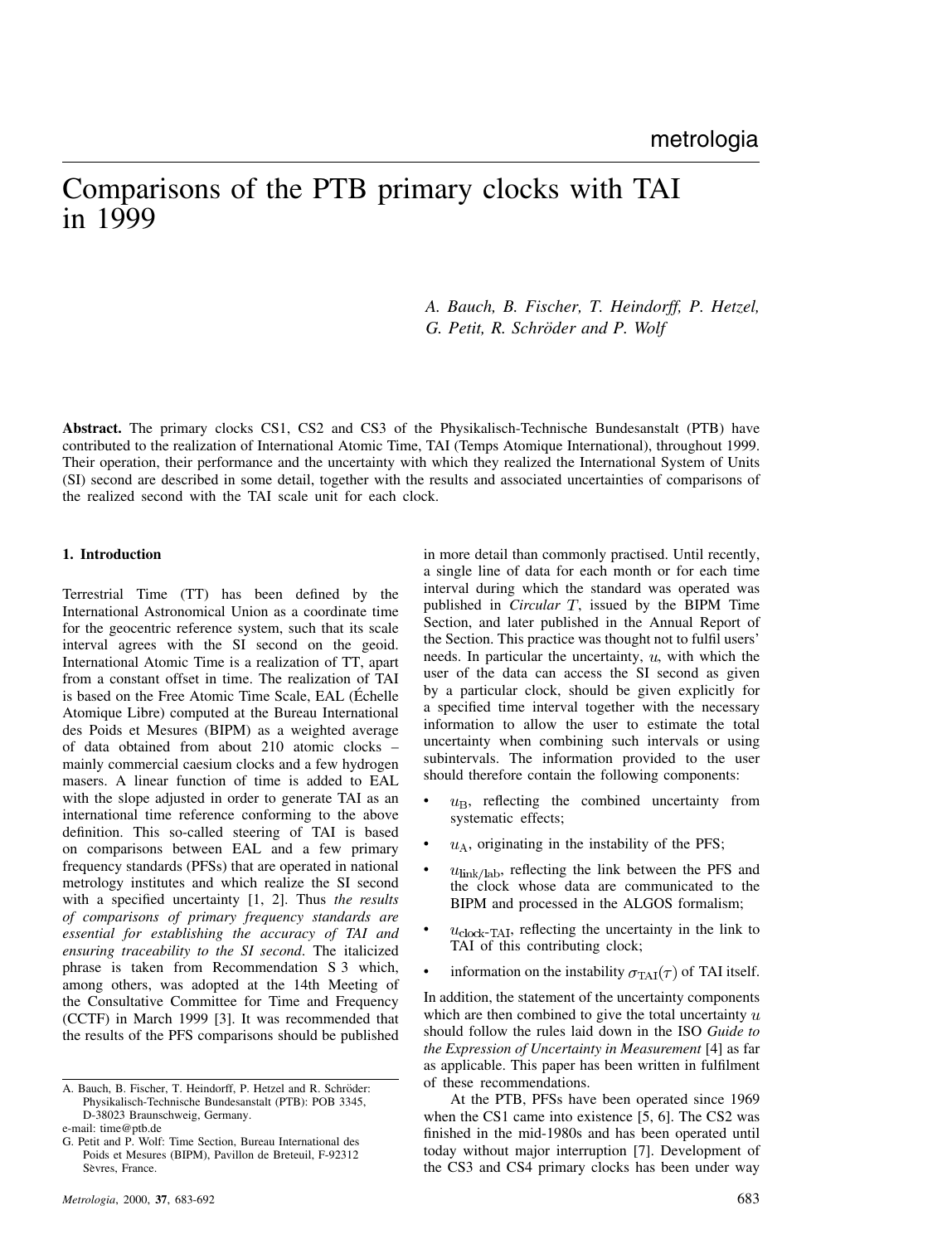#### *A. Bauch et al.*

for some time: the CS3 clock became operational in 1995, and the CS4 is still under development. During 1999, CS1, CS2, and CS3 contributed to the realization of TAI. The PTB has continued to realize two atomic time scales. As has been the practice since 1991, the free atomic time scale TA(PTB) is based on the output of the CS2. The PTB coordinated universal time scale, UTC(PTB), differed from TA(PTB) only by a constant time offset until 1 January 1998. A time step of + 1900 ns was then introduced to UTC(PTB) and frequency steering was started. This steering is carried out on a monthly basis with rate changes equal to  $\pm 0.5$  ns/day, if necessary. The steering corrections are published in the PTB *Time Service Bulletin*.

This paper is organized as follows. First, the mode of operation of the devices and the methods of obtaining and communicating their results are laid down. Section 3 deals with the observed frequency instability of the PFSs during 1999, based on data obtained at the PTB, which demonstrate their shortterm behaviour, and on the results of comparison with TAI. The  $u_A$  components have been derived from these data. A discussion follows of the uncertainty contributed by the time transfer method employed to link the PFS to EAL and TAI, respectively, together with information on TAI instability. Detailed descriptions of how the clocks' uncertainties  $u<sub>B</sub>$  were evaluated have been published for the CS3 [8] and more recently for the rebuilt CS1 [6]. No such refereed publication exists as yet for the CS2, therefore Section 5 explains the evaluation of the uncertainty  $u_{\rm B}$  with particular emphasis on the CS2. To sum up, Section 6 discusses the results on the deviation of the duration of the TAI scale interval from the SI second as realized by the individual clocks with the associated uncertainty for 1999. The paper concludes with some remarks on ongoing research at the PTB and future developments.

#### **2. Operation of PTB PFSs**

CS1, CS2 and CS3 operate as clocks in the common meaning of the word. In each clock a quartz oscillator in a control loop is the physical source of a 5 MHz signal used for frequency comparisons and of a pulse-per-second  $(1 \text{ pps})$  signal  $T(clock)$ which is continuously compared with UTC(PTB). The environmental conditions, the performance of the clocks' hardware and the understanding of the underlying physics are not static. Operational parameters thus have to be regularly checked and validated if the uncertainty of the clock is to be known for any given period. This is illustrated in the following.

The magnetic field strength in the clock is determined from measurements of the Zeeman frequency and the microwave power level is determined from the response of the atoms at resonance. Both quantities are manually adjusted to the appropriate level, if necessary. Linewidth measurements give the mean atomic velocity,

and the correction for the quadratic Doppler effect is applied according to the measurement results. These measurements are performed during "normal" servicing, typically once or twice per week. The spectral purity of the microwave excitation signal and a few signals in the electronics are recorded much less frequently, sufficiently to monitor the proper functioning of the equipment. Usually this is done on the occasion of a beam reversal, about once every 10 to 14 weeks. Beam reversals have been performed on all clocks in 1999, as discussed below. For this to take place, the positions of oven and detector at each end of the clock have to be interchanged. Clock operation of the CS1 has to be interrupted for about 8 hours whereas only 30 minutes are needed for this action on the CS2 and the CS3. After each beam reversal, the strength of the magnetic quantization field (C-field) has to be changed by about 1 part in  $10^3$ , as explained in detail in [6].

Of course, the quartz control loop has to be opened during such service work. In order to avoid a loss of coherence in the 5 MHz signal and the occurrence of a time step, the quartz oscillator is phase-locked during the servicing work to an external 5 MHz signal whose frequency deviates by less than 2 parts in  $10^{14}$  from that of the primary clock. The accumulated time error in this slaved mode is thus below 100 ps during the period required for "normal" servicing work. If the interruption lasts longer, such as after a CS1 beam reversal, the time difference  $[UTC(PTB) - T(dock)]$  is reset to the predicted value with a precision of 100 ps. Following this practice, a continuous time scale is obtained from each clock.

Figure 1 illustrates the generation of UTC(PTB) and the time interval measurement set-up. Time difference values  $[UTC(PTB) - T(clock)]$  obtained at 0:00 UTC of the days with the Modified Julian Day (MJD) ending in 4 and 9 are reported to the BIPM. This constitutes the basis of the clocks' contribution to TAI, together with the routinely performed GPS common-view time comparisons between UTC(PTB) and UTC(OP), maintained by the BNM-LPTF (Bureau National de Metrologie, Laboratoire Primaire du Temps ´ et des Frequences, France). Section 4 gives details of ´ the stability of the measurements at the PTB and the link to TAI.

The CS1 was operated through most of 1999. Since August 1999, however, the CS1 was employed for an experimental verification of the so-called Ramsey pulling frequency shift (see below). Clock data have thus not been useful for processing by the BIPM. The CS2 was in service without interruption and without major modifications being made. In the CS3, which is operated with vertical atomic beams in contrast to the CS1 and the CS2, new detector supply electronics for the lower detector were successfully installed in early summer 1999. When the same action was taken on the upper detector a failure occurred in the currentto-voltage converter, which is housed inside the main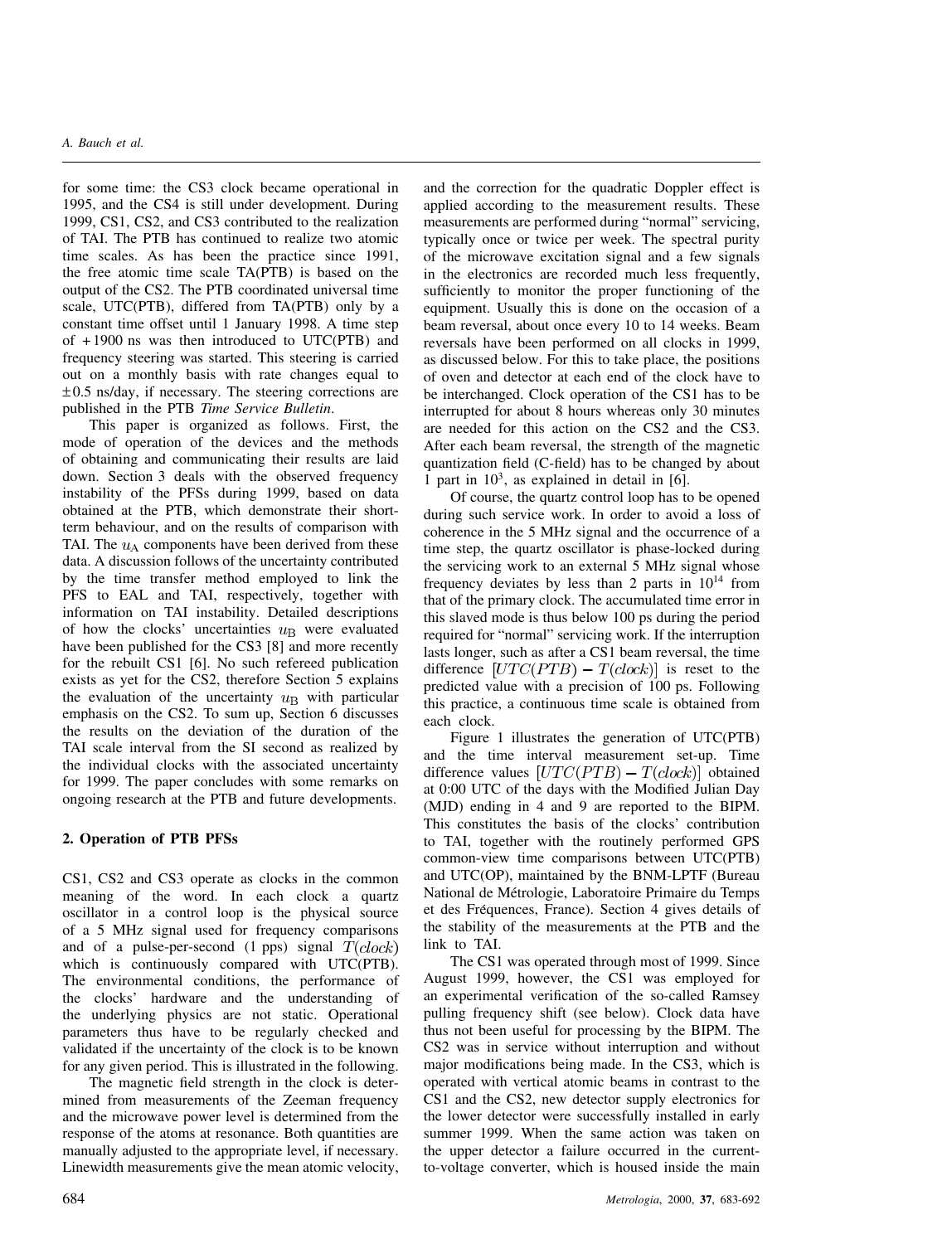

Figure 1. Realization of UTC(PTB) based on the signal of the CS2 throughout 1999, and the 1 pps measurement set-up employed for clock comparisons. DA: distribution amplifier;  $\mu S$ : microphase stepper; EG: electronic gates; TIC: time interval counter. All equipment within the box is operated inside the PTB temperature-stabilized clock hall, where the ambient temperature is about 23.4  $\,^{\circ}$ C with peak-to-peak variations of  $0.4 \degree C$  throughout the year under normal conditions.

vacuum chamber. Thus for the last months of 1999 only the up-down beam could be operated. Clock operation was stopped on 30 November to perform the necessary repair.

#### **3. Frequency instability component,** *u*

As the PTB clocks are operated continuously (in the sense defined above) their contribution to the realization of TAI is based on monthly comparisons, i.e. 30-day averages. In principle the frequency instability of the clocks should be known for each of the 30-day intervals. In practice the instability is estimated by analysing their performance over an extended period and obtaining average values for the required intervals.

The short-term frequency instability of the clocks for averaging times up to  $\tau = 12$  h was evaluated several times throughout 1999 by comparison with one of the PTB active hydrogen masers. 5 MHz signals were compared in a high-resolution phase comparator which allows the clocks' frequency instability to be determined for all averaging times  $\tau$  without contributing significant measurement noise. On the other hand, the frequency instability, expressed by the classical Allan standard deviation  $\sigma_y$ , was predicted, based on the clocks' atomic line-quality factor, the clock transition signal, shot noise and thermal detector noise, as given in Table 1. In the case of the CS1, the total beam signal and, even more so, the ratio of clock transition signal divided by total beam signal, have slightly decreased with time. A range of values is therefore given in the table. In the case of the CS2, the signals differ for the two atomic beams

**Table 1.** Relative frequency instability expressed by the non-overlapping Allan standard deviation  $\sigma_y$  ( $\tau = 1$  h) of the PTB primary clocks CS1, CS2, and CS3; predicted and measurement values. Figures in curly brackets represent the 1  $\sigma$  uncertainty for the estimate of  $\sigma_y$ , which follows from the limited number of observations.

| Clock                                     | $\sigma_y$ ( $\tau = 1$ h)<br>predicted                                                                                        | $\sigma_y$ ( $\tau = 1$ h)<br>measurement value                                                                                                                                                                                                                                                                |
|-------------------------------------------|--------------------------------------------------------------------------------------------------------------------------------|----------------------------------------------------------------------------------------------------------------------------------------------------------------------------------------------------------------------------------------------------------------------------------------------------------------|
| CS <sub>1</sub><br>CS <sub>2</sub><br>CS3 | $(87 \text{ to } 99) \times 10^{-15}$<br>beam 1: $60 \times 10^{-15}$<br>beam 2: $67 \times 10^{-15}$<br>$122 \times 10^{-15}$ | $(84 \text{ to } 103) \times 10^{-15}$<br>$57 \times 10^{-15}$ , $\{3 \times 10^{-15}\}$<br>$72 \times 10^{-15}$ , $\{3 \times 10^{-15}\}$<br>$217 \times 10^{-15}$ , $\{28 \times 10^{-15}\}$<br>$126 \times 10^{-15}$ , $\{6 \times 10^{-15}\}$<br>(before and after replacement<br>of detector electronics) |

so two values are reported in the table. In the case of the CS3, for many years the frequency instability has significantly exceeded the predicted value. Only in 1999, after the replacement of the detector supply electronics, did the agreement become much better, as reflected in the two values given.

If the frequency instability is dictated by white frequency noise originating entirely from beam shot noise and thermal detector noise, the expectation values for  $\sigma_y$  are about 93  $\times$  10<sup>-15</sup> ( $\tau$ /h)<sup>-1/2</sup>, 63  $\times$  10<sup>-15</sup> ( $\tau$ /h)<sup>-1/2</sup> and  $122 \times 10^{-15}$   $(\tau/h)^{-1/2}$  for CS1, CS2 and CS3, respectively. A previous three-cornered-hat analysis of clock comparison data, taken between May 1997 and May 1999, yielded Allan deviations  $\sigma_y$  ( $\tau = 30$  d) of  $5.1 \times 10^{-15}$ ,  $2.4 \times 10^{-15}$  and  $7.1 \times 10^{-15}$  for CS1, CS2, and CS3, respectively, showing slightly excessive instability for CS1 and CS3. As the CS1 had not been operated normally since August 1999 and because operation of the CS3 with improved instability lasted only 4 months, no other data were available at the time of writing.

From a GPS CV frequency comparison between the CS2 and the UTC scale of the United States Naval Observatory, UTC(USNO),  $\sigma_y$  ( $\tau = 30$  d)  $= 3.5 \times 10^{-15}$ was obtained for the interval MJD 51180 to MJD 51540. The instability due to the link is probably dominated by systematic effects (such as hardware variations) estimated to be of the order of  $\sigma_{tt}(30 \text{ d}) \approx 1 \times 10^{-15}$ (see Section 4). The  $3.5 \times 10^{-15}$  quoted above is the combined instability of the comparison. The discrepancy with respect to the other values can be explained by taking into account the link instability and the instability of UTC(USNO).

Figure 2 shows the results of comparisons between the individual clocks and TAI as taken from *Circular* (issues 133 to 144). The grey points represent CS1 data which were not used by the BIPM but which are still useful for estimating the instability of the comparison. The relative standard deviations of the twelve values around their respective mean value amount to  $0.48 \times 10^{-14}$ ,  $0.32 \times 10^{-14}$  and  $0.82 \times 10^{-14}$ for the CS1, CS2 and CS3, respectively. In summary, the values found from the three-cornered-hat analysis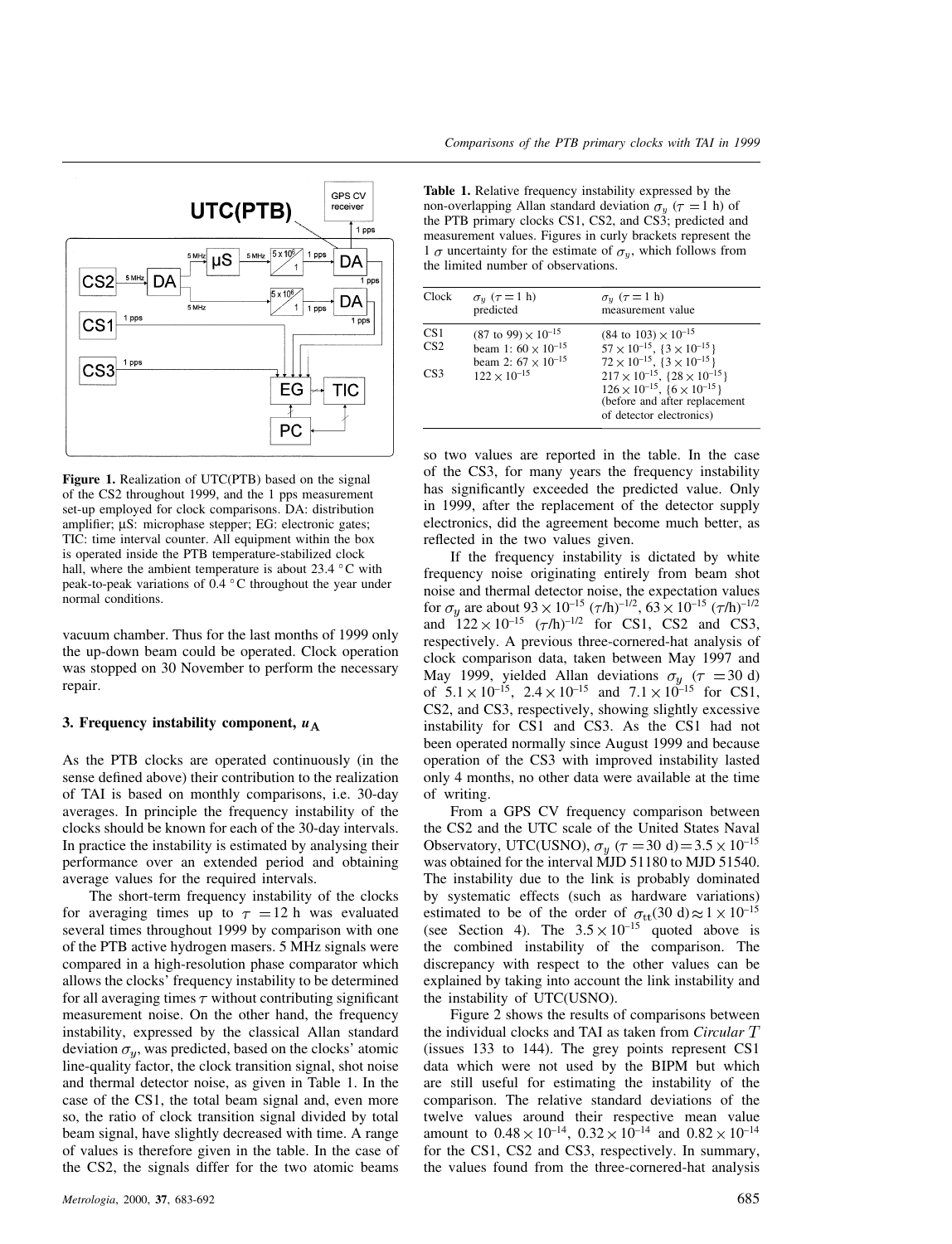

**Figure 2.** Fractional deviation,  $d$ , of the duration of the TAI scale interval from the SI second as realized by the individual clocks CS1 ( $\circ$ ), CS2 ( $\Box$ ) and CS3 ( $\triangle$ ) during 1999. The CS1 data indicated in grey were taken while the experiments were performed (see Section 5) and were not used by the BIPM. MJD denotes Modified Julian Day; MJD 51544 corresponds to 2000-01-01.

are to our knowledge best suited to express the  $u<sub>A</sub>$  contribution and are thus included in Table 5 (Section 6).

## **4. Time interval measurements at PTB, link between PTB and TAI, TAI instability**

Time interval measurements are performed under computer control with a Stanford Instruments SR620 time interval counter once per hour. The measurement channel  $[UTC(PTB) - T(CS2)]$  serves as a practical routine control of the performance of the equipment (see Figure 1). The rate difference is realized by a TST1040 microphase stepper. Figure 3a shows time difference data for December 1999 and Figure 3b shows a time instability plot. The noise observed in the data is a combination of the pure measurement noise – in fact only about 25 ps for a single shot measurement – and the additional phase wander which is probably introduced by the microphase stepper. The term  $u_{\text{link/lab}}$ , mentioned in the Introduction, is thus negligibly small compared with the instability of the external link, discussed subsequently.

The time transfer between UTC(PTB) and TAI was provided in 1999 by GPS common-view with UTC(OP) maintained by the BNM-LPTF in Paris. In turn UTC(OP) is linked to all laboratories participating in TAI through one or two GPS links. For a laboratory  $k$  in Europe, only one link is used. For a laboratory  $k$ outside Europe, an additional intercontinental GPS link is used, mostly independent of the European link. An estimate follows of the fractional frequency instability arising from time transfer noise for the two types of link considered above:  $[UTC(PTB)-UTC(OP)]$  and an intercontinental link. Each value may be considered as the sum of two components: measurement noise,



**Figure 3.** Example of local clock comparison performance, obtained during December 1999: (a) de-trended time differences  $[UTC(PTB) - T(CS2)]$  taken each full hour; (b) time instability  $\sigma_x(\tau)$  for the period under study. The short-term jitter can be identified as white-phase measurement noise. The wander is probably caused by the microphase stepper used in the generation of UTC(PTB) (see Figure 1).

denoted  $\sigma_{\rm m}(\tau)$ , which is considered as white phase noise that can be reduced by averaging, and the noise arising from slowly varying effects such as the sensitivity of hardware delays to the environment,  $\sigma_{s}(\tau)$ . The combined value represents the uncertainty  $u_{\text{clock-TAI}}$  in the link to TAI.

The contribution  $\sigma_{\rm m}(\tau)$  may be estimated from the expected time variance (TVAR),  $\sigma_x$ , of a single GPS CV measurement and their average spacing, :  $\sigma_{\rm m}(\tau) = \sqrt{3(\sigma_{\rm x}/\tau_0)(\tau/\tau_0)^{-3/2}}$ . For both types of link considered above,  $\tau_0$  is estimated to be 2 ns.  $\tau_0$  is of order 2500 s for the PTB-OP link, while it is of the order of 5000 s for an intercontinental link. The resulting measurement noise for a 30-day average is about  $\sigma_{\rm m}(\tau = 30 \text{ d}) = 4 \times 10^{-17}$  for the PTB-OP link and about  $\sigma_{\rm m}(\tau = 30 \text{ d}) = 6 \times 10^{-17}$  for an intercontinental link.

Several studies may help with the task of estimating  $\sigma_s(\tau)$ . One is a 500-day comparison of the three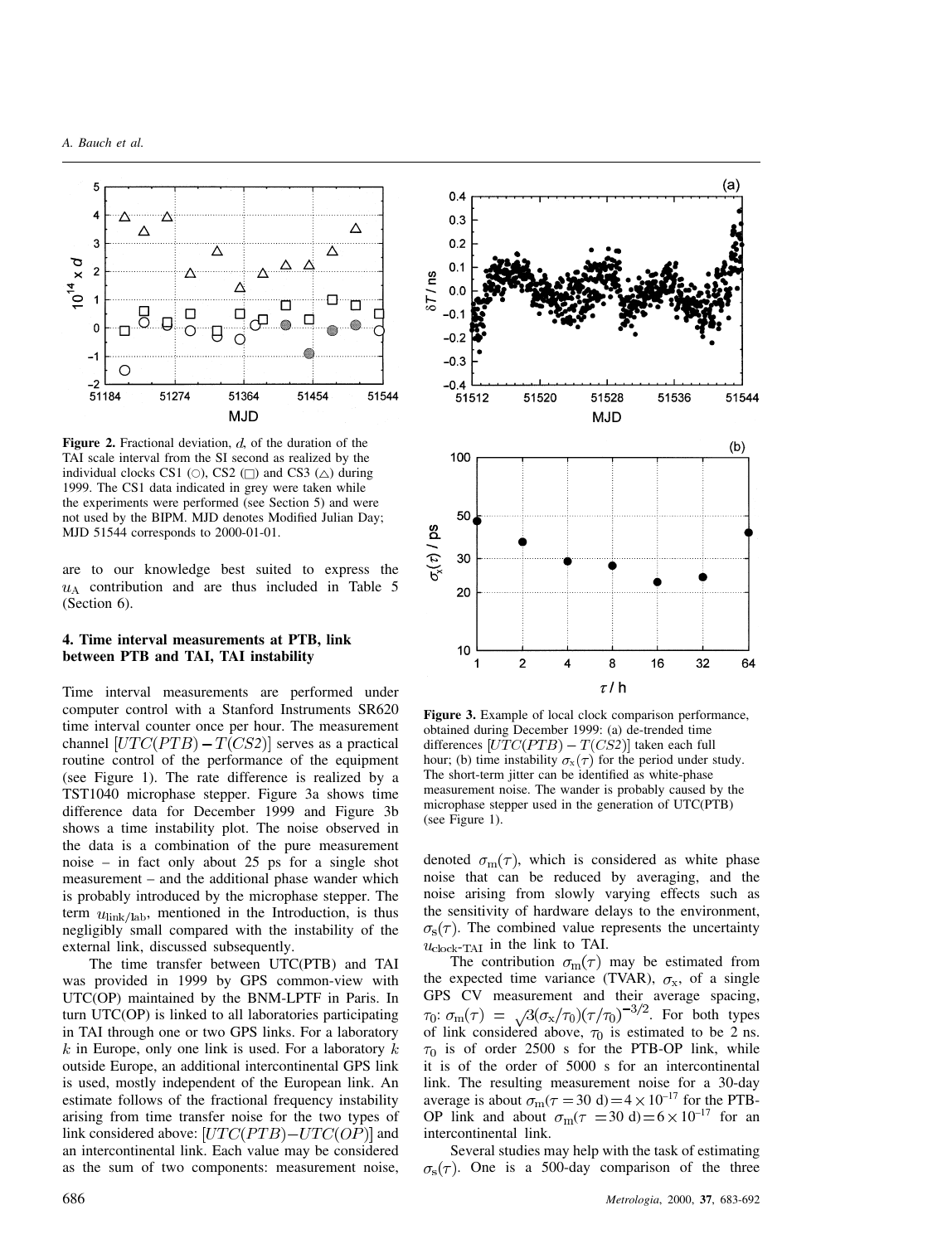| Cause of frequency shift                        | CS1                       | CS <sub>2</sub>           | CS <sub>3</sub>           |
|-------------------------------------------------|---------------------------|---------------------------|---------------------------|
| Magnetic field                                  | $-3.1784 \times 10^{-10}$ | $-3.1778 \times 10^{-10}$ | $-2.7735 \times 10^{-10}$ |
| (quadratic Zeeman shift)                        | $-3.1722 \times 10^{-10}$ | $-3.1728 \times 10^{-10}$ | $-2.7727 \times 10^{-10}$ |
| Time dilation                                   | $5.1 \times 10^{-14}$     | $4.8 \times 10^{-14}$     | $2.8 \times 10^{-14}$     |
| (quadratic Doppler effect)                      |                           | $5.0 \times 10^{-14}$     | $2.7 \times 10^{-14}$     |
| Cavity phase difference                         | $+3.1 \times 10^{-13}$    | $+2.5 \times 10^{-13}$    | $+4 \times 10^{-14}$      |
|                                                 | $-3.1 \times 10^{-13}$    | $-2.6 \times 10^{-13}$    | $-4 \times 10^{-14}$      |
| Gravitational potential<br>(height above geoid) | $8.7 \times 10^{-15}$     | $8.7 \times 10^{-15}$     | $8.7 \times 10^{-15}$     |

**Table 2.** Relative frequency corrections applied in routine operation of the PTB primary clocks CS1, CS2 and CS3. Where necessary, two values for each entry are given, valid for the two beam directions.

different links between the PTB and USNO realized with independent techniques [9]. The *Circular* T data (GPS CV technique) are compared with GPS carrier phase results (GeTT technique), and GeTT is itself compared with the Two-Way Time and Frequency Transfer (TWSTFT) technique. For both comparisons, the peak-to-peak variations have an amplitude of about 10 ns. Similarly, *Circular* T data (GPS CV technique) have been compared with TWSTFT for the PTB-NIST link over 7 months, yielding a modified Allan deviation of the difference, mod  $\sigma_y(\tau = 30 \text{ d})$ , of  $6 \times 10^{-16}$ . Information on  $\sigma_s(\tau)$  may also be inferred from the repeatability of a series of GPS calibration trips, aimed at determining the calibration delays of GPS receivers, the results of which are collected at the BIPM. For the comparison between the PTB and OP receivers, five calibration trips were conducted between 1994 and 1998 and four results are consistent within 3 ns, one result being out by 10 ns, the standard uncertainty of each result being stated as 2 ns or 3 ns. As such measurements tend to represent possible long-term (years) variations of the delays, this only allows us to infer that the possible effect of such long-term variations over 30 days may be limited to about 1 ns. From these results, a reasonable value such as  $u_{\text{clock-TAI}}(\tau =$ 30 d)  $\approx$  1  $\times$  10<sup>-15</sup> may be inferred.

The instability  $\sigma_{\text{TAI}}(\tau)$  of TAI has been estimated for the period January 1997 to February 1999 using a five-cornered-hat analysis with four of the best atomic time scales. The resulting TAI instability can be modelled conservatively by three noise components:

- a white frequency noise  $6 \times 10^{-15} / (\tau/d)$ ;
- a flicker frequency noise  $0.6 \times 10^{-15}$ ;
- a random-walk frequency noise  $0.16 \times 10^{-16} \times$  $\sqrt{\tau/d}$ .

## **5. Combined uncertainty from systematic effects,**

The total uncertainty of a time interval measurement with a primary clock specifies to what extent the measurement may deviate from the value of that interval in ideal SI seconds. The uncertainty is composed of two components, one linked to the instability of the clock over that interval (which is generally dependent on the length of the interval) and the other to systematic effects,  $u_{\rm B}$  (usually independent of the length of the interval). The distinction between these two components is fundamental. In reality it is also possible to make this distinction because the contributions to  $u<sub>B</sub>$  can to a large extent be evaluated by means that are independent of the clock instability. The individual contributions are considered to be linearly independent. The standard uncertainty  $u_{\rm B}$  is thus obtained as the square root of the sum of squares of the individual contributions. The CS1 relative frequency uncertainty has been evaluated as  $7 \times 10^{-15}$  (1  $\sigma$ ), as laid down in [6]. The CS2 uncertainty has been evaluated as  $12 \times 10^{-15}$  (1  $\sigma$ ), the main references for which are [7, 10, 11]. The value reported here, however, is based on a critical review of previous publications and experience gained in the meantime. The CS3 uncertainty has been evaluated as  $14 \times 10^{-15}$  (1  $\sigma$ ), and the evaluation is the subject of [8]. The performance of the CS3 has not fully confirmed the validity of this estimate as in the past relative frequency excursions up to twice the uncertainty have been observed. In 1999 the clock behaved rather well, but the systematic offset noticeable in Figure 2 is still a matter of concern.

Table 2 gives the values for the individual corrections applied in routine operation of the clocks. The table contains the corrections owing to the height of the clocks above the geoid that are applied in order to realize the SI second as if the clocks were operated on the geoid. Note that corrections for the frequency shift arising from black-body radiation are not applied during operation. The frequency shifts were evaluated and communicated to the BIPM Time Section and are reported below. Table 3 lists the individual uncertainty components, most of which have previously been communicated. Deviations from these values, which have to be allowed for because of disturbed operation for certain periods in 1999, are explained under individual subheadings.

# *5.1 Magnetic field – quadratic Zeeman effect*

The presence of the C-field in the interaction region increases the clock transition frequency (zero field value  $f_0 = 9192631770 \text{ Hz}$  by about 3 Hz. The determination of the relative frequency correction  $F<sub>C</sub>$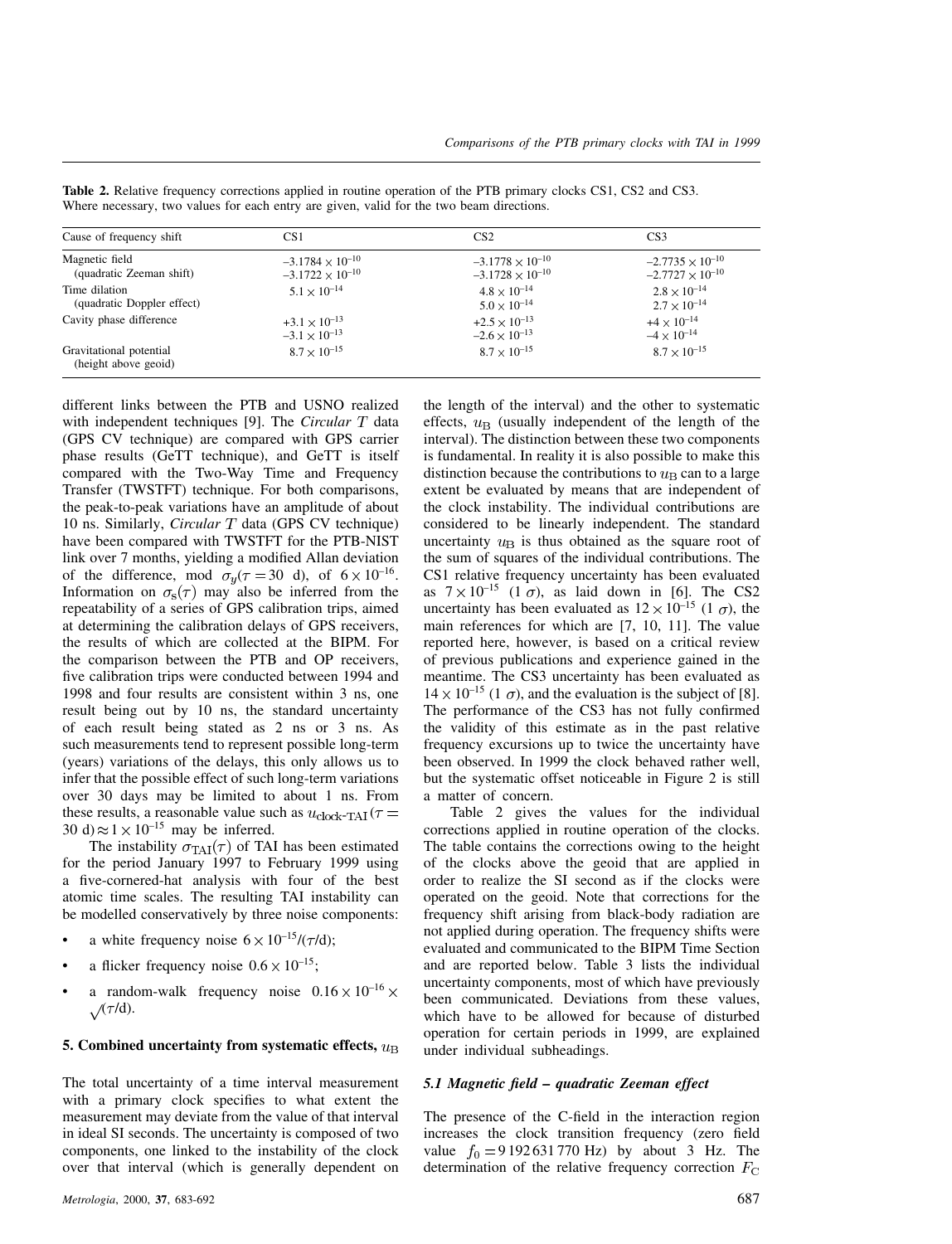## *A. Bauch et al.*

**Table 3.** Contributions to the relative uncertainty,  $u_{\rm B}$ , in parts in  $10^{15}$  of the primary clocks CS1, CS2 and CS3. References are given in the text.

| Cause of frequency shift                              | CS <sub>1</sub> | CS2 | CS3 |  |
|-------------------------------------------------------|-----------------|-----|-----|--|
| Magnetic field                                        |                 | 5   |     |  |
| Electric field of thermal<br>radiation (Stark effect) |                 |     |     |  |
| Time dilation<br>(quadratic Doppler effect)           | 0.5             |     |     |  |
| Majorana transitions                                  | 2               | 3   | 2   |  |
| Ramsey pulling                                        | 3               | 3   | 3   |  |
| Asymmetry of microwave<br>spectrum                    | 0.2             | 0.2 | 0.5 |  |
| Cavity phase difference                               | 6               | 10  | 10  |  |
| Cavity detuning                                       | 0.3             | 0.1 | 0.2 |  |
| Electronics                                           |                 |     |     |  |



**Figure 4.** Measured deviation,  $\delta f_z$ , between actual and nominal value of the Zeeman frequency  $f_z$  in the CS2 during 1999. Measurements were taken once or twice a week. A deviation  $\delta f_z = 1$  Hz would indicate that in the preceding time interval the clock frequency was potentially in error by 1 part in  $10^{14}$ .

comprises measurements of the mean C-field strength and its inhomogeneity. The determination of the inhomogeneity has been documented for the CS1 [6], the CS2 [11] and the CS3 [8] and has not been repeated in 1999. The figures reported in Table 3 can still be taken as conservative estimates of this uncertainty contribution. Type A contributions to the uncertainty were determined by repeated determinations of  $f_z$ , the frequency separation between the  $(4,1)-(3,1)$  and  $(4,0)$ - $(3,0)$  transition lines, which is a measure of the mean C-field strength. Knowing  $f_z$ ,  $F_{\rm C}$  is computed according to  $F_C = -8(f_z/f_0)^2(1 + f_z/f_0)$ . As an example, Figure 4 shows the results of  $f<sub>z</sub>$  measurements with the CS2 throughout 1999, plotted as a time series. The maximum deviation (for 30-day averages) between measurement and target values amounts to 0.25 Hz. This translates to an additional uncertainty of  $\delta F_{\rm C} = 16 f_{\rm z} \delta f_{\rm z} / f_0^2 = 3 \times 10^{-15}$ .

The same type of analysis was carried out for the CS1 and the CS3. For the CS1, the field instability

was found to be lower, while for the CS3 it was higher:  $-0.16$  Hz and 0.5 Hz, respectively. During interval G (MJD 51359 to MJD 51389) of Table 5 the temperature control system in the PTB clock hall failed occasionally and it cannot be excluded that large  $f<sub>z</sub>$  variations have remained undetected. Therefore for this particular period the uncertainty component is taken as three times its normal value.

#### *5.2 Electric fields – Stark effect*

The electric fields of thermal radiation emitted from the surface of the enclosure produce a significant frequency shift due to the ac Stark effect,  $f_{\text{acS}}$ . According to [12], which contains the latest measurement results of the dc Stark effect, the clock transition frequency is shifted by  $f_{\text{acS}} = -1.573(3) \times 10^{-4} \text{ Hz } (T/300 \text{ K})^4 \times$  $[1+0.014 (T/300 \text{ K})^2]$  in the presence of thermal radiation from a perfect black body at temperature  $T$ . The effect was not considered to be serious when clocks CS2 and CS3 were assembled, and thus temperature measurement on the vacuum enclosure was not regarded as necessary. The estimate of the frequency shift and its uncertainty was only made in 1995 and communicated to the BIPM; it is repeated here.

## *5.2.1 CS1*

The evaluation is described in [6]. The frequency correction due to the ac Stark effect is estimated based on  $T_{\text{CS1}} = 297.2(5)$  K and amounts to  $17.0(5) \times 10^{-15}$ (1  $\sigma$  uncertainties in parentheses).

#### *5.2.2 CS2*

The CS2 has a two-stage vacuum system with the inner vacuum tank, in which UHV conditions are maintained, being included in a tank in which a pressure of about 0.5 mPa is maintained. No direct temperature measurement has ever been made on the surface of the inner vacuum tank, which dictates the intensity of thermal radiation seen by the atoms. At the same time the tank serves as the support of the coil producing the magnetic quantization field. Its temperature is slightly higher than ambient temperature, as shown by the following observation. When at one end of the CS2 the caesium oven is heated from ambient temperature to its normal operational temperature, a change in the mean strength of the magnetic field is noticed which can be explained by a thermal expansion of the coil corresponding to a 1 K temperature rise. In normal operation of the clock, thermal radiation should thus be produced by a surface at 2 K above ambient temperature. Heat conduction probably takes place towards the ends connected to the vacuum chambers containing the ovens and detectors, which introduces uncertainty arising from unknown temperature gradients. Thus, the relative frequency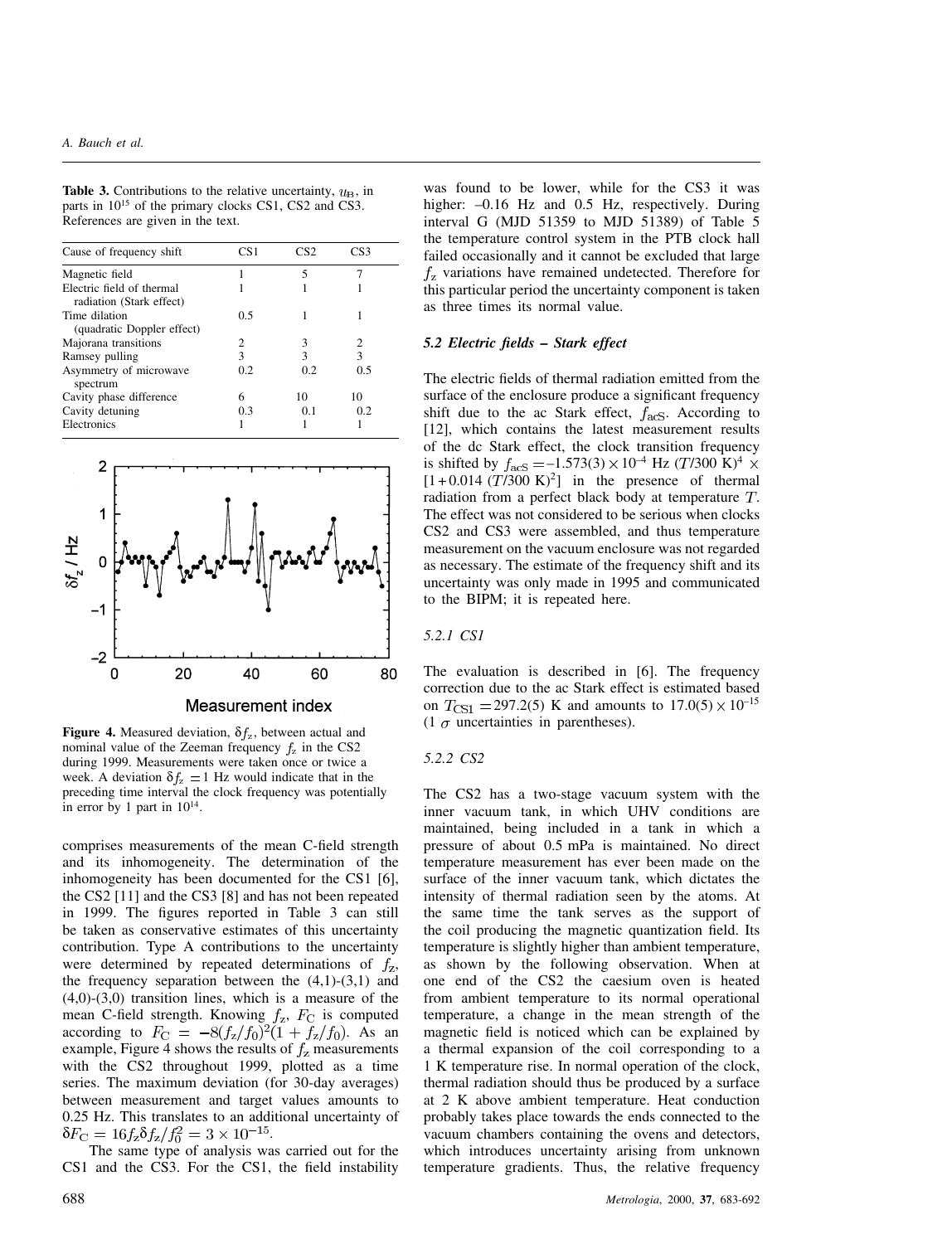correction due to the ac Stark effect is estimated based on  $T_{\text{CS2}} = 299(2)$  K and amounts to  $17(1) \times 10^{-15}$  (1  $\sigma$ uncertainties in parentheses).

*5.2.3 CS3*

A Pt-100  $\Omega$  resistor is mounted in the middle of the vacuum chamber on its outer surface. With both ovens at operational temperature and all electronic equipment, which is mounted close to the clock's case, in operation, the temperature is about 6 K above ambient temperature. The relative frequency shift is estimated based on  $T_{\text{CS}3} = 305(2)$  K and amounts to  $18(1) \times 10^{-15}$ .

Theoretical studies have been made on all three clocks to establish to what extent the radiation present along the atomic beam may deviate from perfect blackbody radiation characterized by the temperature of the surroundings. The uncertainty has been estimated accordingly.

#### *5.3 Time dilation – relativistic Doppler effect*

Special relativity predicts that time dilation causes the clock frequency observed in the laboratory frame to shift by  $f_D \approx -v^2/(2c^2)f_0$ , compared with the eigenfrequency in the rest frame,  $f_0$ , of the atoms when they move with velocity  $v$  in the clock. The linewidth of the central Ramsey fringe and, in more detail, the full recorded Ramsey pattern contains information to deduce  $v$  and the distribution of velocities of atoms contributing to the clock transition signal [6, 13]. The Ramsey pattern exhibits its first minimum transition probability next to the central fringe at a frequency separation  $W'$ , which is almost equal to the linewidth  $W$  (frequency separation between the two points on the central fringe with half-maximum transition probability). During clock operation, servicing includes a measurement of  $W'$ , which is a good measurement quantity and more easily accessible than  $W$  itself. An unambiguous relation between  $F<sub>D</sub>$  and  $W'$  exists for fixed measurement conditions,  $F_{\rm D} = k_{\rm clock} (W'/\rm Hz)^2$ :  $k_{\rm CS1} = 1.3 \times 10^{-17}$ [6],  $k_{\text{CS3}} = 1.4 \times 10^{-17}$  [13]. Following the procedures described in [6],  $k_{\text{CS2}} = k_{\text{CS3}}$  was found, which is unsurprising as both clocks have microwave cavities of the same length, slightly longer than that in the CS1. In 1999, nineteen measurements of  $W'$  were documented for the CS1, eight for the CS2 and five for the CS3. In the CS1,  $W'$  decreased steadily throughout the year from 62.9 Hz to 62.3 Hz. There may be a common cause of this phenomenon and the observed change in total beam signal and clock transition amplitude. It is thought that part of the polarizer magnet bore becomes more and more obstructed with caesium compounds forming on the surface under the rather poor vacuum conditions in the CS1 oven chamber. The CS2 and CS3 measurement results varied only within the measurement uncertainty of 0.05 Hz, confirming the findings of previous years.

## *5.4 Cavity phase difference*

The evaluation of the related frequency shift by beam reversals has been a major issue in previous papers and is not repeated here. Information is included in [6, 14] for the CS1, in [11] for the CS2 and in [8] for the CS3. The uncertainty components reported in Table 3 are valid if the uncertainty with which a beam retrace can be performed remains unchanged. This cannot be validated without dismantling the clock. In addition, it has to be assumed that the properties of the cavity remain unchanged despite its years of exposure to caesium. This would be even more difficult to verify. In this context it may be useful to note the temporal evolution of the beam reversal frequency shift,  $F_{BR}$ , for the clocks, which has been archived for many years. Figures 5a, 5b and 5c show the results for the three clocks. Each of the data points represents the relative difference of frequency values taken before and after a beam reversal. Measurements were made with respect to reference clocks and typically averaged over 2 weeks (for the CS1) and 10 days (for the CS2 and the CS3).

In the case of the CS1, the primary clock CS2, three commercial high-performance caesium clocks, two hydrogen masers and, if data were available, the time scales UTC(NIST), UTC(USNO) and UTC(NPL) were used to determine  $F_{BR}(CS1)$ . The standard deviation of the individual values around the mean of  $-622 \times 10^{-15}$  is  $8 \times 10^{-15}$ . The short-term frequency instability of the CS1 would alone predict  $8 \times 10^{-15}$ . Figure 5a may be misleading in that a systematic upward trend in  $F_{BR}(CSI)$  could be suspected. But, as explained in [6], the mode of operation of the CS1 was changed around MJD 50690 in such a way that a small change in  $F_{BR}$  could indeed be expected. A linear fit to points from MJD 50720 onwards shows no statistically significant slope and it is tempting to say that the end-to-end phase difference  $\phi$  of the CS1 cavity was stable during that period. No beam reversal in the CS1 was carried out after May 1999, as the CS1 was used for studies of the Ramsey pulling frequency shift (see below).

In the case of the CS2, international references were used only from 1997. However, the apparent improvement in the stability of  $F_{BR}(CS2)$  cannot be entirely explained by this change in procedure. In 1996 and 1997 some improvements were made in the CS2 hardware. Shielding of microwave leakage was improved and dc ground loops were removed. In fact, none of these measures were expected to have any impact on the determination of  $F_{\rm BR}({\rm CS2})$ . For the twelve data points taken from 1997 onwards, a mean value of  $506 \times 10^{-15}$  is calculated with a standard deviation of  $5 \times 10^{-15}$ , which is as low as could be expected from the CS2 instability.

In the case of the CS3, the other primary clocks and one selected commercial clock were used to determine  $F_{BR}(CS3)$ . Data are shown for the years during which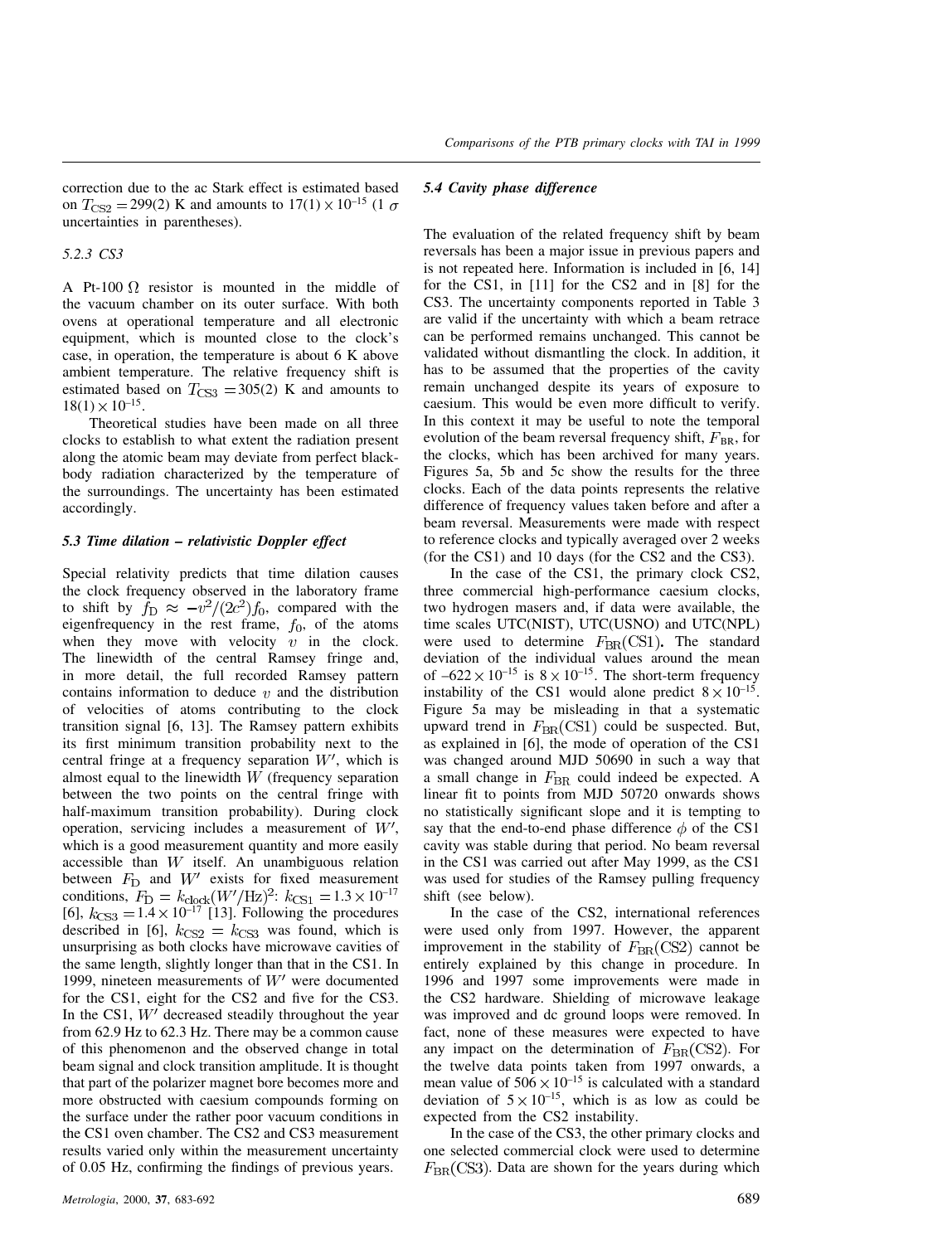

**Figure 5.** Relative beam reversal frequency shift,  $F_{BR}$ , determined for clocks (a) CS1; (b) CS2; and (c) CS3. Each data point is the difference of frequency averages with respect to reference clocks as mentioned in the text. CS1 data are shown for the period after refurbishment of the clock [6], CS2 data are shown for the last six years, CS3 data for the period during which continuous operation was achieved.

the CS3 was continuously operated. A mean value of  $F_{BR}(CS3) = 80 \times 10^{-15}$  is found with a standard deviation of  $15 \times 10^{-15}$ . No beam reversal was possible

**Table 4.** Normalized population of the Zeeman states  $(F = 4, m<sub>F</sub>)$  in the atomic beams of the PTB primary clocks.

| State identification $F, m_F$ | CS <sub>1</sub> | CS <sub>2</sub> | CS3 |
|-------------------------------|-----------------|-----------------|-----|
|                               | 1.5             | 1.3             | 1.5 |
|                               |                 |                 |     |
| 4, 1<br>4, 0<br>4, -1         | 0.7             | 0.6             | 0.5 |

during the second half of 1999 as one detector had failed.

The results obtained for all three clocks do not give any significant indication that the previous statement of the  $u_{\rm B}$  components needs to be revised.

#### *5.5 Cavity pulling*

All clocks have been operated at microwave power, which gives maximum clock transition signal. This power can be set with an uncertainty of 0.2 dB and has been found to be stable on all clocks within the measurement resolution. Under these conditions, the cavity pulling relative frequency shift in all clocks is below  $1 \times 10^{-16}$  [6].

# *5.6 Effect of population asymmetry (Rabi pulling, Ramsey pulling)*

Frequency pulling due to the asymmetry of the neighbouring  $(\Delta F = \pm 1, \Delta m_F = 0)$  transition lines, Rabi pulling [15], has been known for some time. Frequency shifts that cannot be explained by Rabi pulling have been explained using a new approach [16], Ramsey pulling. Both types of shift may affect the PTB primary clocks. State selection is performed using deflection of the atoms in inhomogeneous magnetic fields. As a result, the population of Zeeman states is highly asymmetrical, as can be inferred from Table 4. Rabi pulling has been avoided by operating the clocks with a relatively high magnetic field strength in the cavity region [6, 8]. Concerning Ramsey pulling, one of the present authors (BF) recently succeeded in transferring the numerical procedures from [16] to the situation prevailing in the CS1 [17] and predicted a CS1 relative frequency shift under normal operation conditions of  $-3.5 \times 10^{-15}$ . As stated in [6], no correction was applied in the case of the CS1, but an uncertainty contribution of  $3 \times 10^{-15}$  was included in the budget. Recent measurements of the CS1 dependence on the Zeeman frequency have revealed an oscillatory behaviour of the CS1 frequency with a peak-to-peak amplitude of almost  $2 \times 10^{-14}$ . These results were rather unexpected and require further study. As yet, no such experiments have been made or are planned for the CS2 and CS3. For the time being, the same uncertainty component of  $3 \times 10^{-15}$  has been included in Table 3 for all clocks.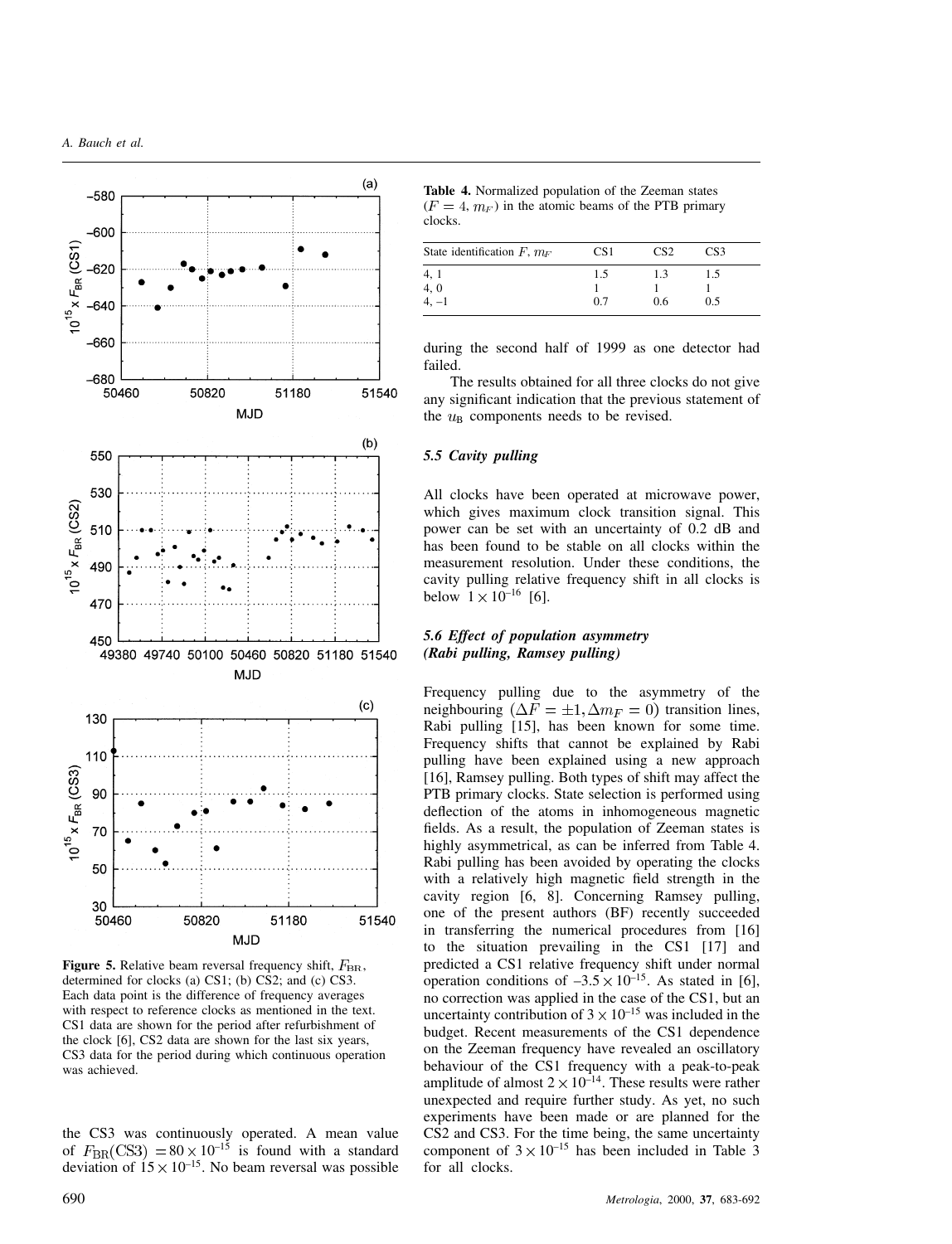#### *5.7 Majorana transitions, microwave leakage*

The entries in Table 3 for all clocks are based on experimental results obtained by power shift measurements. In this type of experiment it is difficult to distinguish between frequency shifts arising from Majorana transitions [18] and those from microwave leakage [19]. No work in this direction was undertaken in 1999, except that the level of spurious microwave fields generated from the electronic equipment, cables and feeds, was checked whenever electronic equipment was modified or replaced. In December 1999, the CS3 was dismantled and in the rf feed cable a leaking rf connector, located between the outer soft iron shield and the outer layer of the threefold Mumetal shield, was repaired. It is too early to say whether this procedure had any positive impact on clock performance.

## *5.8 Electronics: microwave spectrum, integrator offset, modulation transfer*

All three clocks are operated using almost identical electronic equipment to synthesize the microwave signal for irradiating the atoms and processing the beam signal to a control voltage fed to the quartz oscillator. Basic functions of the key elements are described in [20], and the evaluation of the uncertainty components in [6] may be regarded as also valid for the CS2 and CS3. Service during the year included measurement of the microwave spectral distribution with a high-resolution rf spectrum analyser and repeated measurements of integrator offset voltage and of the detector time constant. The latter measurement has been identified as necessary to ensure proper blanking of transient components in the beam signal arising from the periodic modulation of the probing frequency [20]. The CS1 results with respect to TAI during interval A (see Table 5) were a cause of concern [14]. In fact two electronic components, the 9.2 GHz dielectric resonator oscillator and the supply of the 7 V dc voltage fed to the detector filament, which is needed to drive the caesium ions to the collector, were found to be faulty and were replaced. The CS1 again behaved normally after the replacement, but no causal relation could be identified between these two faults and the frequency excursions. The respective contribution to  $u_{\rm B}$  of the CS1 (see Table 3) was increased from 1 to 10 for interval A because of these findings.

## **6. Final results**

In Table 5,  $d$  designates the fractional deviation of the duration of the TAI scale interval from the SI second as realized by the individual primary clocks and is given together with the relative uncertainty contributions for specific time intervals in 1999. It is necessary to know how the uncertainties should be combined if the interval of frequency comparison required by the user is a subinterval or a combination of the intervals of Table 5. The simplest method is to assume that the  $u<sub>B</sub>$  components are stationary and are not reduced with increased observation time. The  $u_A$  contributions are probably reduced further below the value stated for  $\tau = 30$  d, but a monotonic decrease  $(\tau/d)^{-1/2}$  cannot be anticipated for all  $\tau$ . A previous instability analysis of the comparison between TAI and CS1, covering the period MJD 50500 to MJD 51300, showed  $\sigma_y(\tau = 60 \text{ d}) = 3.5 \times 10^{-15}$ . As normal operation of the CS1 was stopped not much later, no further analysis has been carried out. As TA(PTB) is derived directly from the CS2 without frequency steering, a comparison between TAI and TA(PTB) gives an indication of the CS2 instability in the long term. For the last 800 days (MJD 50739 to MJD 51539) one obtains  $\sigma_y(\tau = 60 \text{ d}) = 2 \times 10^{-15}$ and  $\sigma_y(\tau = 90 \text{ d}) = 1.8 \times 10^{-15}$  with a 1  $\sigma$  uncertainty of about  $6 \times 10^{-16}$  owing to the limited number of data. This result contains the model of TAI instability given above. For longer averaging times, and in the case of the CS3 for all  $\tau > 30$  d,  $u_A$  should be considered to be constant until better characterization is possible. The uncertainty component  $u_{\text{clock-TAI}}$  may be considered to be stationary ( $\approx 1 \times 10^{-15}$ ) for  $\tau > 10$  days with a small independent contribution from measurement noise (see Section 4) for shorter integration times. The uncertainty contribution from TAI,  $u_{\text{TAI}}$ , depends on the integration time  $\tau$  and is characterized by the model given in Section 4.

#### **7. Conclusions**

The performance of the PTB primary clocks and the uncertainty with which they have realized the SI second have been described, the final results being listed in Table 5. The current realization of TAI and timetransfer techniques make it possible to compare a sufficiently stable local frequency standard at a distant site, either through TAI or through UTC(PTB), directly with the primary clocks operated at the PTB with an uncertainty which is determined by the clocks' intrinsic  $u_{\rm B}$ , provided that the interval of comparison exceeds  $\tau = 10$  days. Such a statement will no longer be valid for a comparison with the PTB caesium atomic fountain, CSF1, which should become operational during 2000; the  $u<sub>B</sub>$  uncertainty of CSF1 has recently been evaluated as  $1.4 \times 10^{-15}$  [21].

Another observation is that the CS2 may be the most stable and reliable primary clock ever built. Data for the CS2 have been available without interruption since 1986. In 1999, the standard deviation of  $d$ (CS2) in Table 5 is well below the  $u<sub>B</sub>$  value, as expected for a well-understood primary clock. The same cannot be said of the CS3. The CS1 will probably again be useful as a primary clock in early 2000. Thus the seemingly old-fashioned primary clocks at the PTB will maintain considerable importance in the steering of TAI and thus